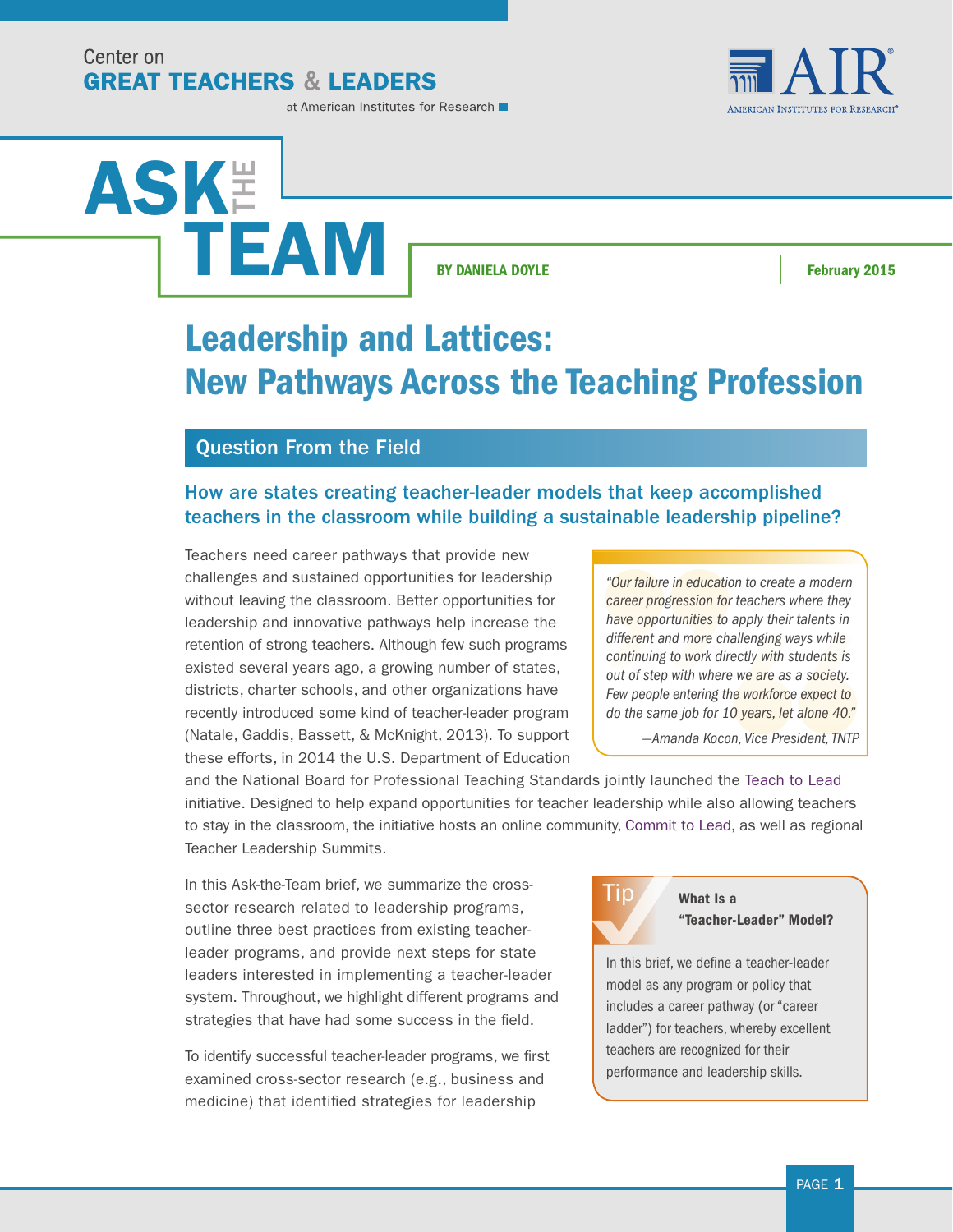programs that aim to increase the retention of high-performing employees. We then scanned dozens of teacher-leader programs<sup>1</sup> and identified programs with some evidence of a positive impact. Because so many of these models are new, however, little research or documentation exists to demonstrate their effectiveness. Our search identified only five programs with some evidence of success, such as increasing student achievement or teacher retention. Although these programs are not exemplars, they offer valuable lessons learned for developing teacher-leader systems.

## Lessons From Cross-Sector Research

- Lesson 1. Opportunities for achievement, recognition, advancement, and growth matter to high performers in education and other professions. Although salary increases typically accompany progress within an organization, opportunities for other types of advancement can boost retention among high-performing employees (Ableidinger & Kowal, 2010). Unlike pay increases, the ability to create or expand opportunities for career progress is not necessarily bound by budgetary constraints. Research also shows that high-performing employees are more attracted to promotion opportunities compared with low-performing employees, and they also are more likely to leave a position because of a lack of opportunity for advancement (Steel, Griffeth, Hom, & Lyons, 2002).
- Differentiated pay structures make it more likely that high performers will stay in the profession. When a company ties even a portion of its employee compensation to performance, the best workers increasingly remain, whereas low performers continue to depart (Ableidinger & Kowal, 2010). Sometimes, these staffing changes improve the overall value of a company's workforce by increasing the number of high performers and decreasing

the number of low performers. As a result, about 90 percent of major companies in the United States use performance pay to both retain employees and increase their motivation and productivity ("Driven to Distraction," 2010). It is not enough to offer high performers more, though. Performance pay systems also must be designed well, meaning that compensation is competitive and raises are timely (Ableidinger & Kowal, 2010).

#### Food for Thought

Researchers found that excellent teachers were more likely than low-performing teachers to cite dissatisfaction with career advancement opportunities as a reason for leaving the profession (TNTP, 2012). In addition, a 2012 survey indicated that teachers view higher pay as a key way of elevating the profession and boosting the quality of and the respect for teaching (Teach Plus, 2012).

<sup>1</sup> Our scan included winners of Teacher Incentive Fund grants and Teacher Advancement Program sites, as well as school systems and other organizations with a reputation for being leaders in this field.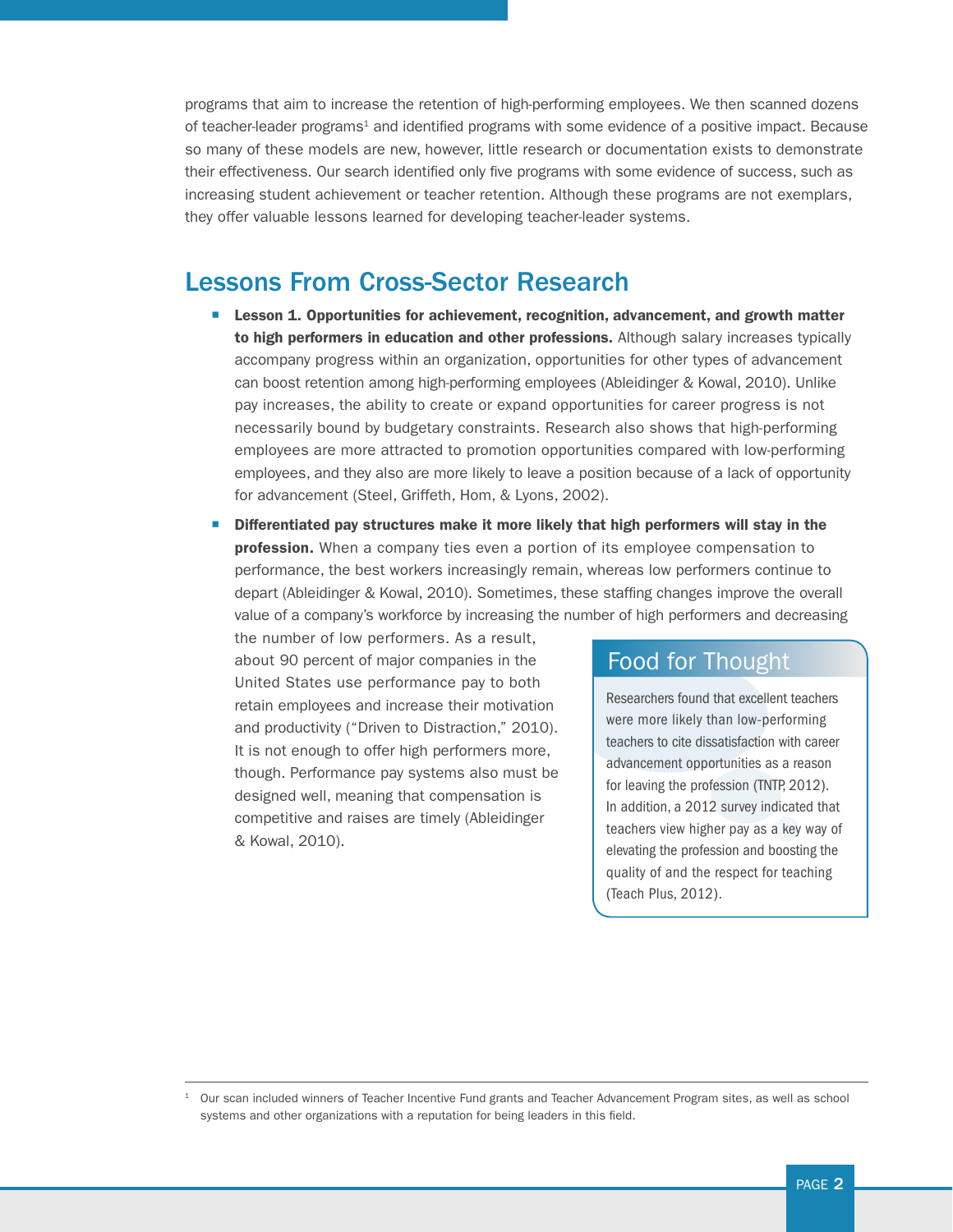# Program [Spotlight](http://ed.sc.gov/agency/lpa/documents/Proposed_SC_EdEval_Guidelines_06252012.pdf)

[Leading Educators](http://www.leadingeducators.org/whatwedo) is a nonprofit organization that offers a two-year fellowship to help teachers currently serving in leadership roles develop their leadership skills. Fellows participate in a series of training sessions, visit excellent schools, work with a peer cohort, and work with a coach throughout the school year. In addition, all fellows must design and implement a two-year project aimed at raising the achievement of a target student group and developing the capacity of the adults they oversee.

- Fellows do not receive additional pay as Leading Educators fellows; however, as of 2013 more than one half of all fellows had been promoted to new leadership roles since participating in Leading Educators.
- Ninety-eight percent of past and current fellows continue to serve high-need populations.
- In Kansas City, fellows' students showed five times the academic growth of their counterparts across the district.
- In New Orleans, fellows' students grew 12 times more than their counterparts did across the district.

In collaboration with the Aspen Institute, Leading Educators recently published a [series of briefs](http://www.leadingeducators.org/publications) sharing lessons learned on teacher leadership programs in Denver, Colorado; Tennessee; and Pritzker College Prep in Chicago, Illinois.

*Sources: Leading Educators Factsheet* ([http://www.leadingeducators.org/resource/1362157767000/aboutus\\_impact\\_docs/LE\\_](http://www.leadingeducators.org/resource/1362157767000/aboutus_impact_docs/LE_Factsheet_Nat_2012-1221.pdf) [Factsheet\\_Nat\\_2012-1221.pdf](http://www.leadingeducators.org/resource/1362157767000/aboutus_impact_docs/LE_Factsheet_Nat_2012-1221.pdf)) and Leading Educators: What We Do ([http://www.leadingeducators.org/whatwedo\)](http://www.leadingeducators.org/whatwedo)

# **District** [Spotlight](http://ed.sc.gov/agency/lpa/documents/Proposed_SC_EdEval_Guidelines_06252012.pdf)

[Teach Plus](http://www.teachplus.org) runs several programs aimed at demonstrably effective urban teachers who want to stay in the classroom while expanding their impact as leaders. Its programs are designed to give urban teachers the skills and pathways to effect both school- and system-level change.

The Teaching Policy Fellowship is a highly selective, 18-month program for teachers who want to have a voice in the policy decisions that impact their classrooms. The Teach Plus Network is an expanding series of in-person and virtual forums that provides more than 12,000 teachers nationwide with opportunities to advocate for policies that elevate the teaching profession and retain effective teachers.

In addition, the T3 Initiative is a first-of-its-kind program designed to ensure that students have increased access to excellent, experienced teachers by placing cohorts of highly effective teachers as teacher leaders in the schools that need them most. The T3 Initiative recruits, develops, and supports experienced and highly effective teachers to become turnaround specialists who then serve as leaders in high-need schools.

- Data from the first two cohorts show that many T3 teachers have eliminated achievement gaps with other schools in the Boston Public Schools system and are now exceeding the district average.
- T3 schools' student achievement results also surpassed other turnaround schools in Massachusetts. Schools of both T3 cohorts have outpaced turnaround school gains in Massachusetts by 10 or more percentage points.

*Sources: T3: Closing the Gap: Progress Over Two Years in T3 Schools* [\(http://www.teachplus.org/our-impact/practice/student-outcomes](http://www.teachplus.org/our-impact/practice/student-outcomes)) and *Ready for the Next Challenge: Improving the Retention and Distribution of Excellent Teachers in Urban Schools: A Proposal by Teachers* [\(http://www.teachplus.org/sites/default/files/publication/pdf/ready\\_for\\_the\\_next\\_challenge-\\_improving\\_the\\_retention\\_and\\_distribution\\_](http://www.teachplus.org/sites/default/files/publication/pdf/ready_for_the_next_challenge-_improving_the_retention_and_distribution_of_excellent_teachers_in_urban_schools.pdf) [of\\_excellent\\_teachers\\_in\\_urban\\_schools.pdf](http://www.teachplus.org/sites/default/files/publication/pdf/ready_for_the_next_challenge-_improving_the_retention_and_distribution_of_excellent_teachers_in_urban_schools.pdf))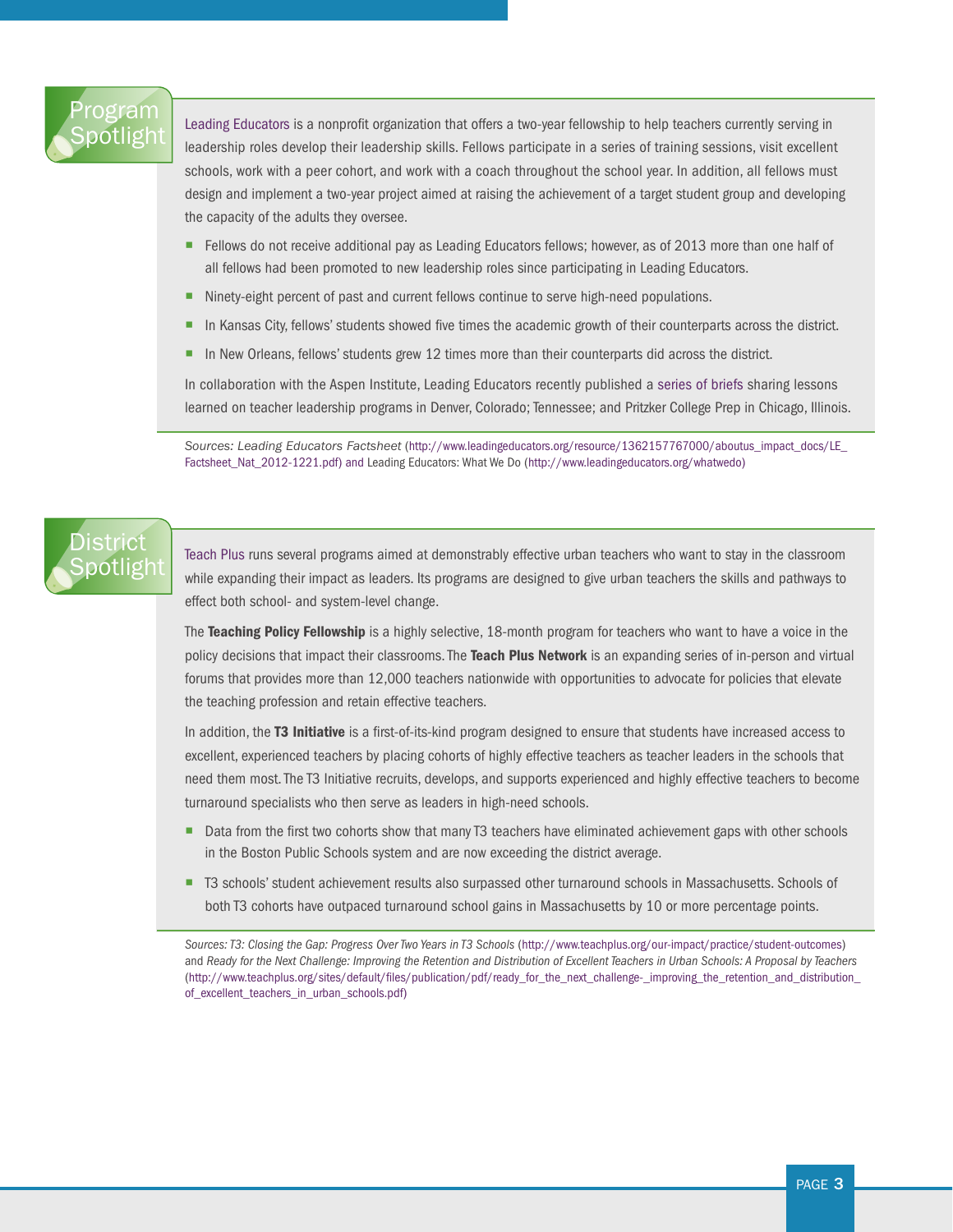# STRATEGIES FROM CURRENT TEACHER-LEADER SYSTEMS

#### 1. CREATE A CAREER LATTICE Ensure Multiple Routes to Advancement

Many teacher-leader models offer only one kind of advanced role—helping other teachers. Excellent teachers are diverse and may or may not have an interest in or the skill set to succeed as instructional coaches or mentors. An ideal career structure is a lattice in which great teachers can pursue different paths that best fit their strengths and career interests. The career lattice could include leading peers or provide roles such as reaching more students using technology, serving as a multiclassroom teacher, and specializing in a particular subject or grade combination.

## **District** ootlight

In [Denver Public Schools](http://www.leadingeducators.org/resource/1413573107000/pubs_2014_oct/AES_LE_Sharing-the-Load-Denver_101614.pdf), the district implemented a Differentiated Roles Pilot to address the challenge of principals' overburdened plates, especially for classroom observation and feedback. As part of the pilot, teacher leaders serve as team leads for six to 10 colleagues. Team leads teach for one half to three quarters of the day and devote the rest of their time exclusively to management responsibilities, including the following tasks:

- ¡ "Observe six to ten colleagues as regularly as once per week and provide feedback in one-one-one meetings
- Lead regular team meetings to discuss problems of practice and common areas for development
- Conduct formal evaluations" (p. 2)

Team leads are provided training on topics such as approaches to coaching, debriefing, and difficult conversations, and they receive a \$5,000 annual stipend. The program costs approximately \$100,000 per school to operate. The district plans to expand the pilot in the 2014–15 school year.

*Source: Sharing the Load: Denver Public Schools' Differentiated Roles Pilot* ([http://www.leadingeducators.org/resource/1413573107000/](http://www.leadingeducators.org/resource/1413573107000/pubs_2014_oct/AES_LE_Sharing-the-Load-Denver_101614.pdf) [pubs\\_2014\\_oct/AES\\_LE\\_Sharing-the-Load-Denver\\_101614.pdf](http://www.leadingeducators.org/resource/1413573107000/pubs_2014_oct/AES_LE_Sharing-the-Load-Denver_101614.pdf))

### 2. RESTRUCTURE YOUR BUDGET Create a Sustainable Model Using Existing Funds

As cross-sector research illustrates, creating meaningful teacher-leader systems that provide opportunities for teachers to extend their impact and incentives to remain in the profession require that excellent teachers earn more. Although the research base on the effects of compensation reform in education is nascent and inconclusive (Allen, 2005; Hough, 2012), several studies have shown that salary increases or bonuses can increase teacher retention and attract new, high-quality talent to the field (Clotfelter, Glennie, Ladd, & Vigdor, 2007; Teach Plus, 2012). Funding pay increases in a sustainable fashion, however, has been a major challenge in new career



The Center on Great Teachers and Leaders offers an online tool called the [Innovation](http://www.gtlcenter.org/learning-hub/innovation-station) 

[Station.](http://www.gtlcenter.org/learning-hub/innovation-station) This tool is a one-stop resource for the latest information and tools on recruiting and selecting, retaining, rewarding, and extending the reach of excellent teachers, including teacher-led professional learning. Check out the site to find the latest cutting-edge tools and resources, share strategies, and receive input and feedback from experts.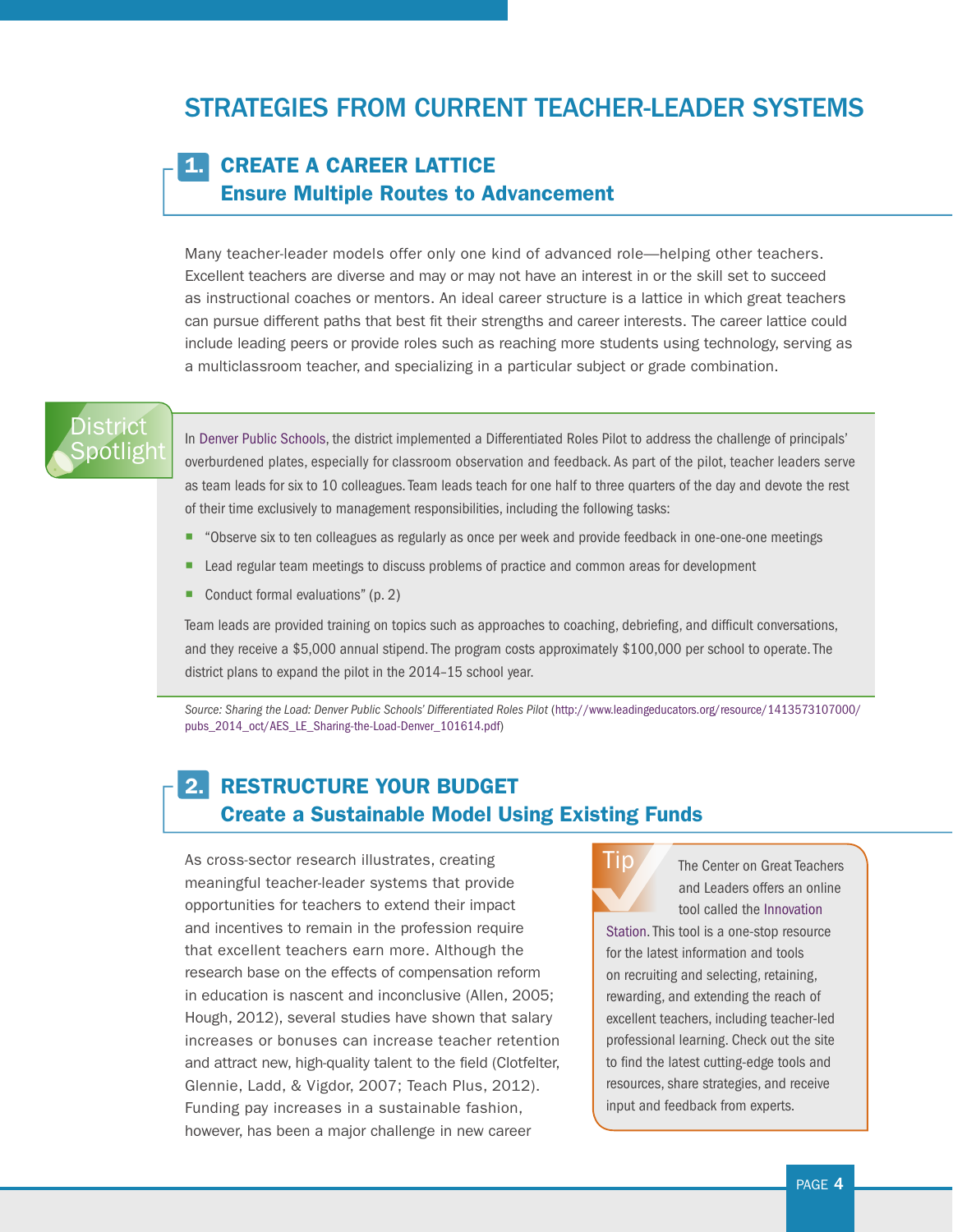pathways. In most systems, teacher-leader roles are funded on top of existing school budgets. As grants run out or the leader championing the program leaves the district, the program is likely to end if it does not have a sustainable funding mechanism.

## State<sup>®</sup> [Spotlight](http://ed.sc.gov/agency/lpa/documents/Proposed_SC_EdEval_Guidelines_06252012.pdf)

The Missouri General Assembly launched [Missouri's Teacher Career Ladder Program](https://my.vanderbilt.edu/performanceincentives/files/2012/10/Booker_et_al_for_posting1.pdf) in 1985, which serves as an instructive case for the importance of financial sustainability. The program ended in 2010–11 as a result of budget cutbacks (Livengood, 2010), but it operated successfully for 25 years. The goals of this program were twofold: (1) improve student achievement and (2) attract and retain effective teachers. It was a voluntary program for districts that offered teachers additional pay for performing additional teaching responsibilities. What were the characteristics of the program?

- The program provided teachers who had at least five years of teaching experience supplemental pay in three stages. To earn additional pay, teachers had to assume additional responsibilities, such as private tutoring, participating in professional development, providing students with opportunities for enhanced learning experiences, and leading extended-day activities:
	- **Stage 1.** Up to \$1,500 per year in additional pay for at least two additional teaching responsibilities requiring 60-plus hours per year.
	- Stage 2. Up to \$3,000 per year in additional pay for at least three additional teaching responsibilities requiring 90-plus hours per year.
	- Stage 3. Up to \$5,000 per year in additional pay for at least four additional teaching responsibilities requiring 120-plus hours per year.

In one study, teachers in districts participating in the Teacher Career Ladder Program were less likely to leave their schools and less likely to leave teaching compared with teachers from nonparticipating districts (Booker & Glazerman, 2009).

*Source: Missouri's Teacher Career Ladder Program* ([https://my.vanderbilt.edu/performanceincentives/files/2012/10/Booker\\_et\\_al\\_for\\_](https://my.vanderbilt.edu/performanceincentives/files/2012/10/Booker_et_al_for_posting1.pdf) [posting1.pdf](https://my.vanderbilt.edu/performanceincentives/files/2012/10/Booker_et_al_for_posting1.pdf))

# strict ootligh

Financial sustainability is one of the five principles guiding reform efforts of [Project L.I.F.T.](http://opportunityculture.org/wp-content/uploads/2013/06/Charlotte_N.C._Project_L.I.F.T._An_Opportunity_Culture_Case_Study-Public_Impact.pdf) in Charlotte-Mecklenburg, North Carolina. In 2012, Project L.I.F.T. became the first implementation site in Public Impact's initiative to extend the reach of excellent teachers and build an Opportunity Culture for teachers and students (Public Impact, 2013). Four schools worked with Public Impact to develop new staffing plans that include career pathways and sustainable higher pay for teachers filling those roles.

Teachers in new reach-extending roles earn pay supplements of up to \$23,000, which is approximately 50 percent higher than the average teacher pay in North Carolina. The supplement depends on the number of students a teacher reaches, and, in the case of teacher leaders, the number of teachers they oversee. All pay increases, however, are supported through regular per-pupil funding resulting from position exchanges and other funding reallocations, not temporary grants.

In January 2015, the district announced plans to scale up the initiative—adding 17 schools implementing the new models in 2015, with plans to add more in the future.

*Sources: Charlotte, N.C.'s Project L.I.F.T.: New Teaching Roles Create a Culture of Excellence in High-Need Schools* ([http://opportunityculture.](http://opportunityculture.org/wp-content/uploads/2013/06/Charlotte_N.C._Project_L.I.F.T._An_Opportunity_Culture_Case_Study-Public_Impact.pdf) [org/wp-content/uploads/2013/06/Charlotte\\_N.C.\\_Project\\_L.I.F.T.\\_An\\_Opportunity\\_Culture\\_Case\\_Study-Public\\_Impact.pdf\)](http://opportunityculture.org/wp-content/uploads/2013/06/Charlotte_N.C._Project_L.I.F.T._An_Opportunity_Culture_Case_Study-Public_Impact.pdf); *Charlotte-Mecklenburg Schools and Project L.I.F.T*. (<http://opportunityculture.org/our-initiative/participating-sites/cms-project-lift/>); and *Recruiting in an Opportunity Culture: Lessons Learned* [\(http://opportunityculture.org/wp-content/uploads/2015/01/Recruiting\\_in\\_an\\_Opportunity\\_](http://opportunityculture.org/wp-content/uploads/2015/01/Recruiting_in_an_Opportunity_Culture-Public_Impact.pdf) [Culture-Public\\_Impact.pdf](http://opportunityculture.org/wp-content/uploads/2015/01/Recruiting_in_an_Opportunity_Culture-Public_Impact.pdf))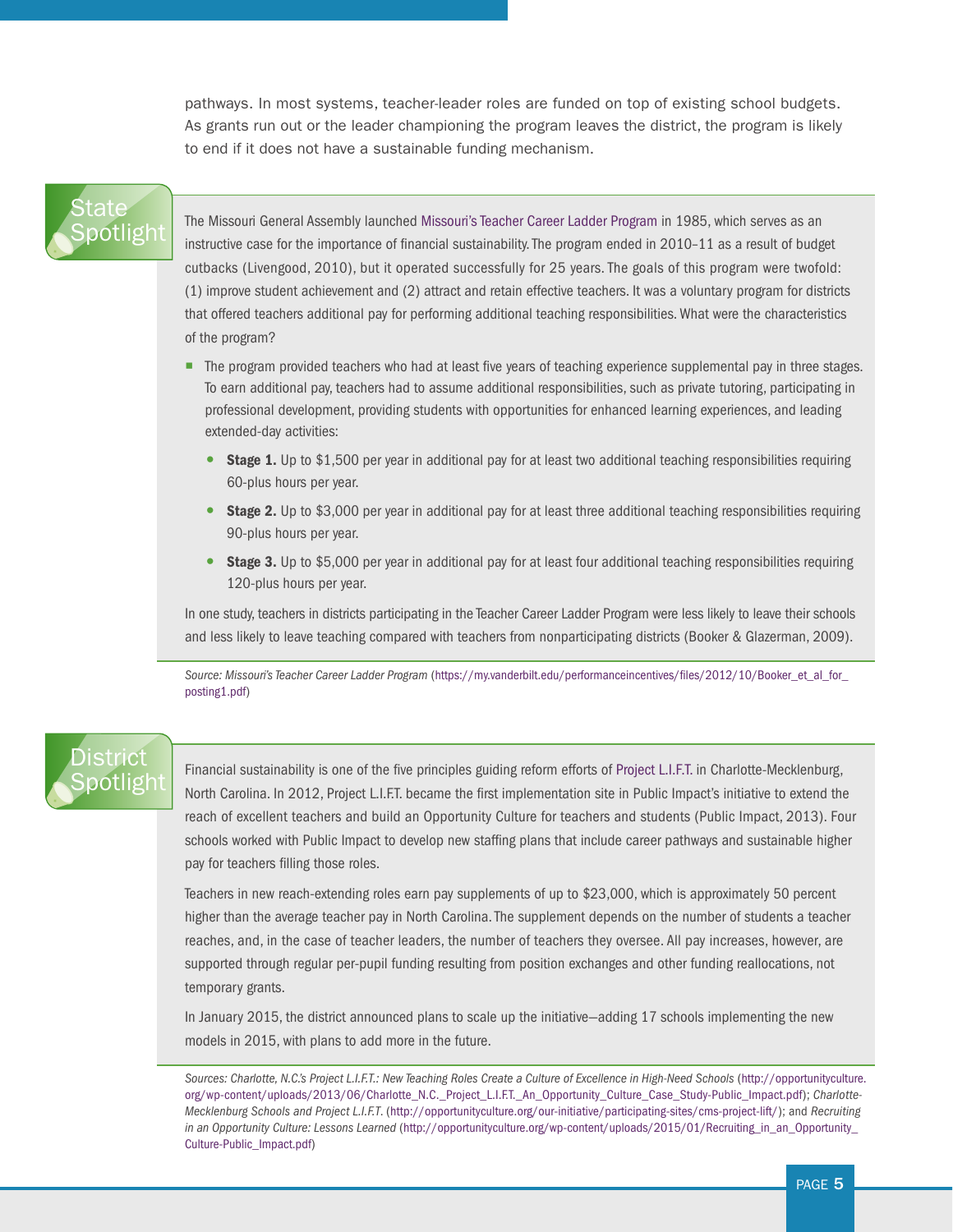### 3. MOVE UP WITHOUT MOVING OUT Keep Great Teachers in the Classroom

New career opportunities often pull great teachers out of the line of responsibility for students. As a result, "moving up" means that many of the best teachers often have limited influence over their peers and even less opportunity to impact student learning. In addition, teachers who are pulled out of the classroom must be replaced, and there is no guarantee that their positions will be filled by equally effective educators.

# Food for Thought

Teachers have indicated that leadership opportunities that keep them connected to their own classrooms can be a motivating force in remaining in the profession. The current lack of diverse career opportunities is a significant source of dissatisfaction within the profession (Hart, 1987, 1994, 1995; Rinehart, Short, Short, & Eckley, 1998).

# State<sup>®</sup> ootlight

Recommendations from the Iowa Department of Education's [Task Force on Teacher Leadership and Compensation](https://www.educateiowa.gov/article/2014/12/22/126-school-districts-chosen-teacher-leadership-system) aim to provide new career pathways for teachers and increase compensation while making sure that excellent teachers can continue to teach. The initiative was formally adopted in the state's education reform package passed by the Legislature in 2013.

In teachers' first two years, they will be called "initial" teachers. When they enter their third year, they are promoted to "career" teachers and become eligible to apply for one of three leadership positions:

- Model teachers. These teachers become part of a database of teachers willing to invite others to observe their classrooms.
- **Mentor teachers**. These teachers teach 70 percent of the time and mentor other teachers 30 percent of the time.
- **Lead teachers.** These teachers teach 50 percent of the time and mentor other teachers 50 percent of the time.

Thirty-nine districts were chosen to implement the first teacher leadership systems in fall 2014. An additional 126 districts were chosen to put in place local plans—76 of them during the 2015–16 school year and another 50 during the 2016–17 school year. The districts serve a mix of urban, suburban, and rural communities. Iowa's goal is to have all districts participate in the optional system by 2016–17.

*Source: 126 School Districts Chosen for Teacher Leadership System* [\(https://www.educateiowa.gov/article/2014/12/22/126-school](https://www.educateiowa.gov/article/2014/12/22/126-school-districts-chosen-teacher-leadership-system)[districts-chosen-teacher-leadership-system](https://www.educateiowa.gov/article/2014/12/22/126-school-districts-chosen-teacher-leadership-system))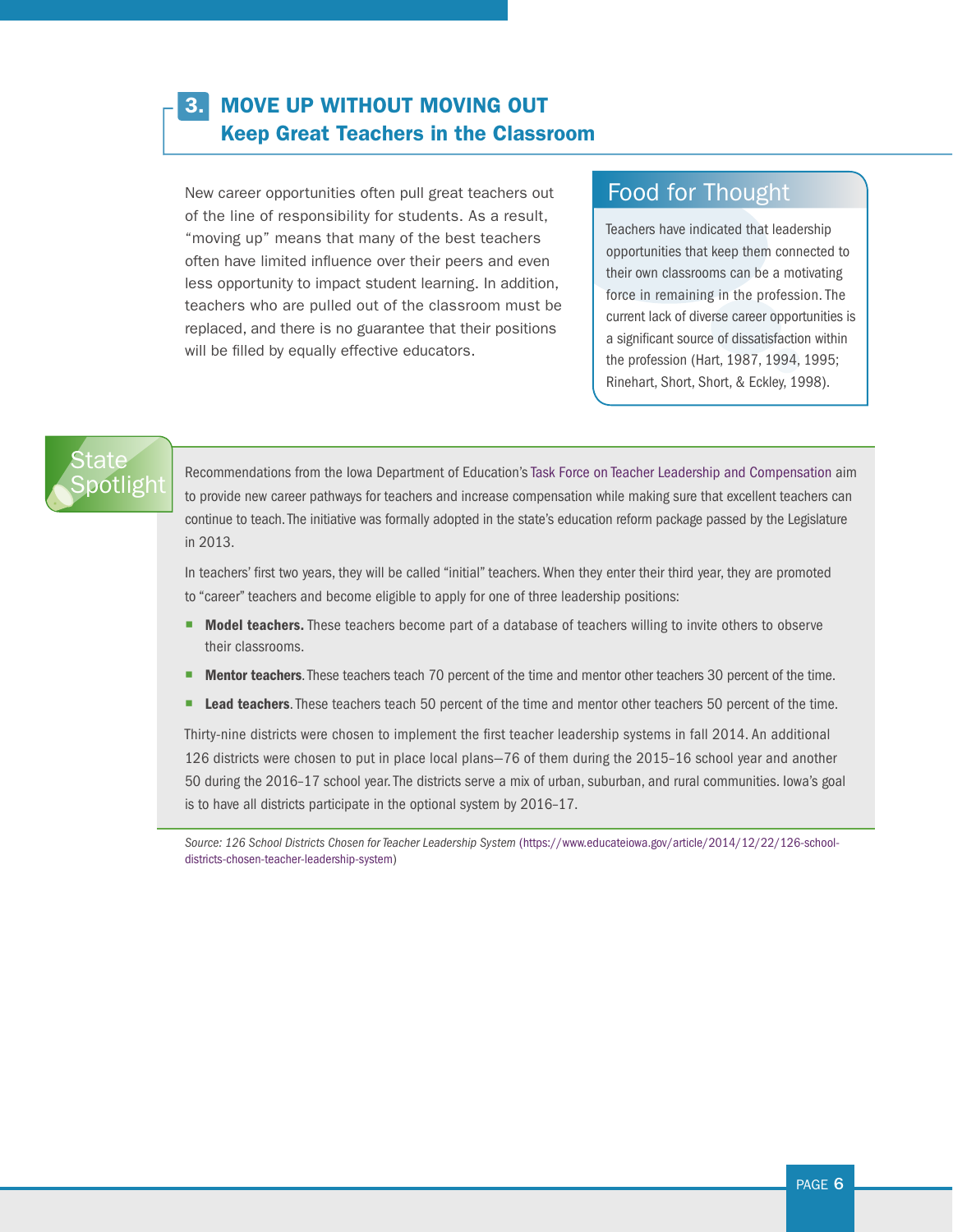# **Bonus**

#### Resource | WHAT'S MY ROLE? OPTIONS FOR STATE LEADERS

Our scan of teacher-leader programs showed that the majority of them have been developed at the district level, not the state level. State departments of education can still play an important role in motivating and shaping programs at the district level by setting guidelines for robust teacher-leader systems. The guidelines should include career paths that have the following characteristics:

- $\Box$  Diversity. The career paths are diverse, offering excellent teachers multiple routes toward advancement and to build on their skills.
- $\Box$  Expandable. Expand the number of students for which teachers are responsible versus removing excellent teachers from the classroom by default.
- $\Box$  Pay commensurate with responsibility. Pay teachers more in exchange for taking on additional responsibilities.
- $\square$  Sustainable. The career paths are financially sustainable on existing per-pupil funds.

A state department of education could create a model teacher-leader system that districts can adopt, or propose different programs that meet the same standards. Alternatively, a state could help a few districts pilot new systems or sponsor a grant program for district proposals of teacher-leader systems that meet the guidelines. The state also could convene conferences or webinars to help districts share ideas and resources for creating a teacher-leader system.

# State [Spotlight](http://ed.sc.gov/agency/lpa/documents/Proposed_SC_EdEval_Guidelines_06252012.pdf)

The [Arizona Career Ladder Program](http://www.azed.gov/wp-content/uploads/PDF/CareerLadderReport.pdf) provides a clear path to career advancement for teachers who wish to remain in the classroom, and it is one of the oldest continuous teacher incentive programs in the country. Although responsibility for funding the program has shifted from the state to individual districts in the years since the program's 1985 launch, 28 districts still participate, and approximately 40 percent of the state's teaching workforce participates in the program. The characteristics of the program are as follows:

- Pay with a purpose. Participating districts must use a performance-based compensation system, which they create.
- Opportunities for advancement. Participating districts design their own career ladders, which must do the following:
	- Establish a multilevel system of teaching positions.
	- Provide opportunities for continued professional development.
	- Require improved or advanced teaching skills, higher level instructional responsibilities, and demonstration of pupil academic achievement.
- **Impact.** Participating districts have seen significant improvements in student achievement in reading, mathematics, and writing.

*Sources: The Effects of the Career Ladder Program on Student Achievement* ([http://www.azed.gov/wp-content/uploads/PDF/](http://www.azed.gov/wp-content/uploads/PDF/CareerLadderReport.pdf) [CareerLadderReport.pdf](http://www.azed.gov/wp-content/uploads/PDF/CareerLadderReport.pdf)) and *Arizona Career Ladder Program: Participating Districts* [\(http://www.azed.gov/wp-content/uploads/PDF/](http://www.azed.gov/wp-content/uploads/PDF/Participating_Districts.pdf) [Participating\\_Districts.pdf\)](http://www.azed.gov/wp-content/uploads/PDF/Participating_Districts.pdf)